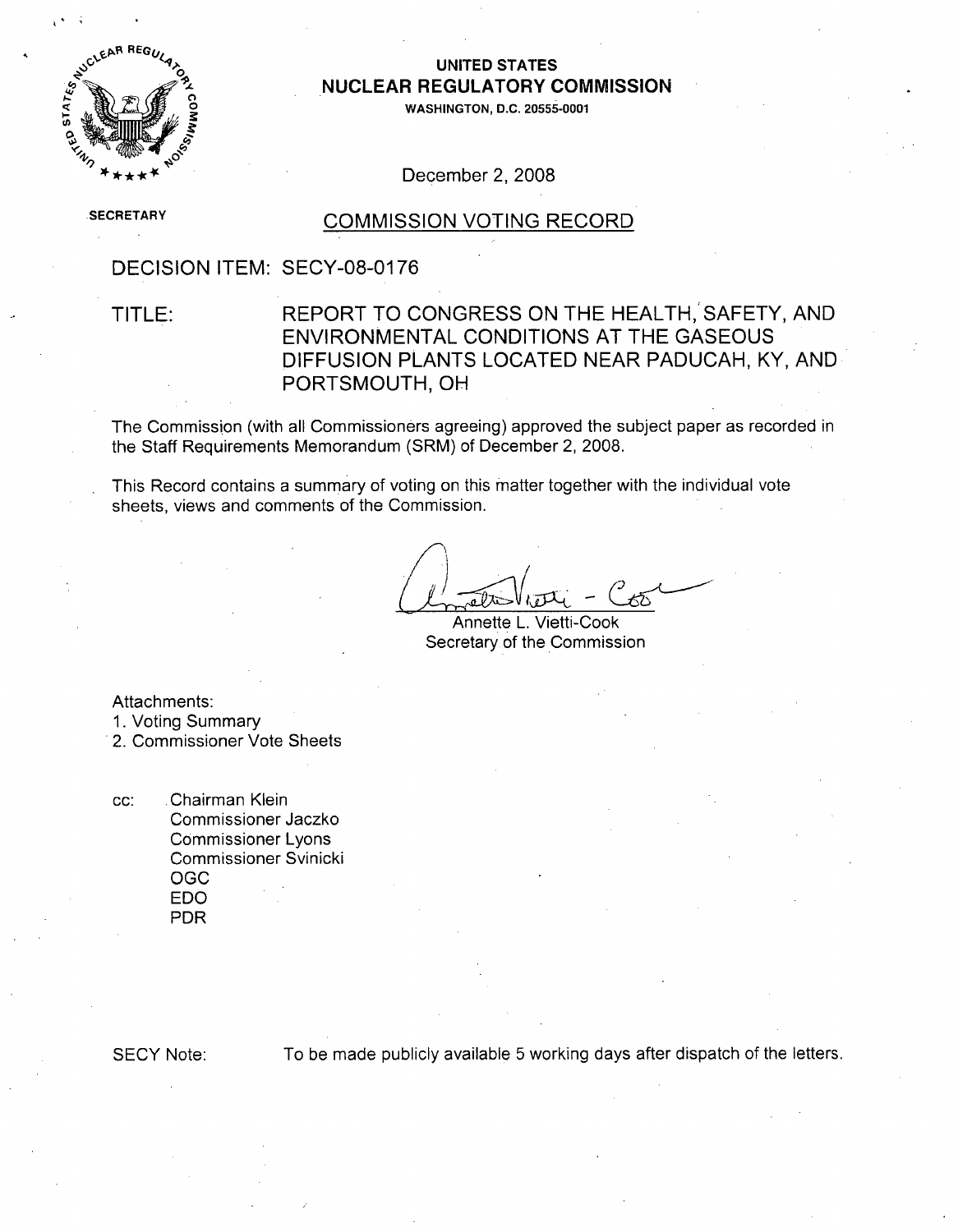## VOTING SUMMARY - SECY-08-0176

## RECORDED VOTES

| APRVD | <b>NOT</b> |   | DATE                               |
|-------|------------|---|------------------------------------|
| X     |            |   | 11/26/08                           |
| X.    |            |   | 11/25/08                           |
| Χ     |            |   | 11/19/08                           |
|       |            | X | 11/20/08                           |
|       |            |   | DISAPRVD ABSTAIN PARTICIP COMMENTS |

# COMMENT RESOLUTION

In their vote sheets, all Commissioners approved the staffs recommendation and some provided additional comments. Subsequently, the comments of the Commission were incorporated into the guidance to staff as reflected in the SRM issued on December 2, 2008.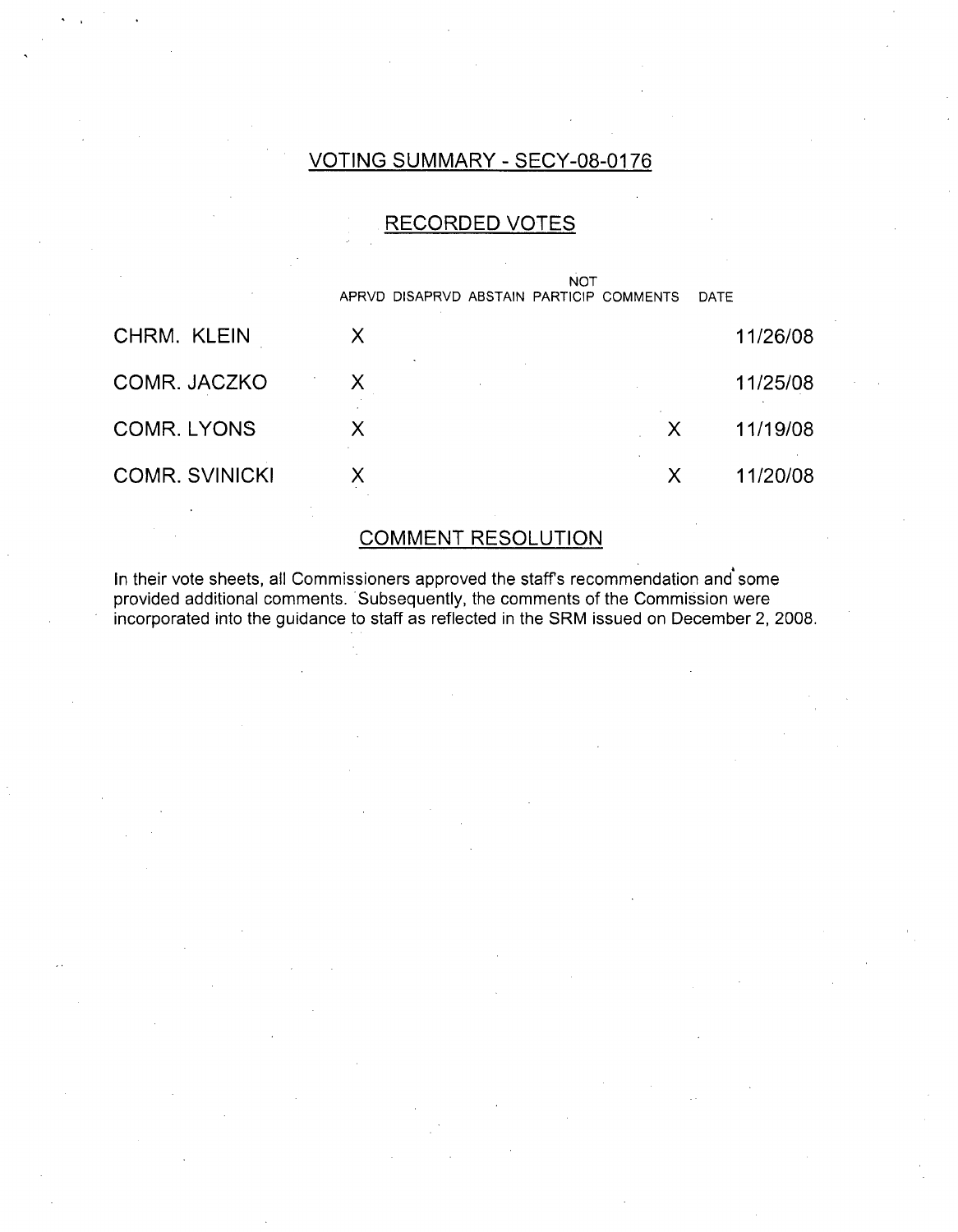### RESPONSE SHEET

TO: Annette Vietti-Cook, Secretary

FROM: CHAIRMAN KLEIN

SUBJECT: SECY-08-0176 - REPORT TO CONGRESS ON THE HEALTH, SAFETY, AND ENVIRONMENTAL CONDITIONS AT THE GASEOUS DIFFUSION PLANTS LOCATED NEAR PADUCAH, KY, AND PORTSMOUTH, **OH** 

Approved XX Disapproved Abstain

Not Participating **\_**

COMMENTS: Below Attached None XX

Ille

**SIGNATURE** 

11/26/08 **DATE** 

Entered on "STARS" Yes  $\sqrt{ }$  No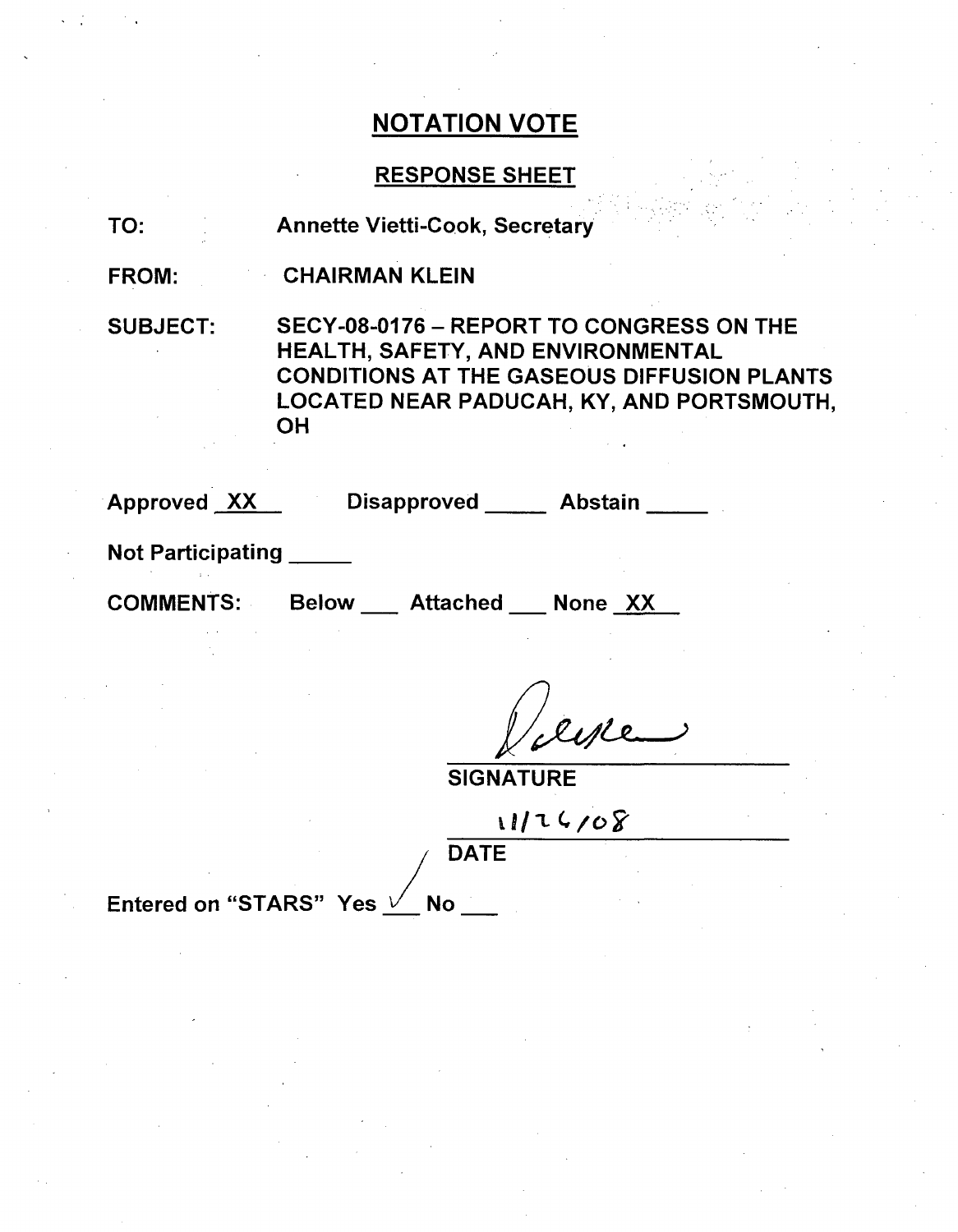# RESPONSE SHEET

TO: Annette Vietti-Cook, Secretary

FROM: COMMISSIONER JACZKO

SUBJECT:

SECY-08-0176 - REPORT TO CONGRESS ON THE HEALTH, SAFETY, AND ENVIRONMENTAL CONDITIONS AT THE GASEOUS DIFFUSION PLANTS LOCATED NEAR PADUCAH, KY, AND PORTSMOUTH, OH

| Approved          |              | <b>Disapproved</b> | <b>Abstain</b> |  |
|-------------------|--------------|--------------------|----------------|--|
| Not Participating |              |                    |                |  |
| <b>COMMENTS:</b>  | <b>Below</b> | <b>Attached</b>    | None X         |  |

**SIGNATURE** 

**1125** /08 **DATE** 

Entered on "STARS" Yes X No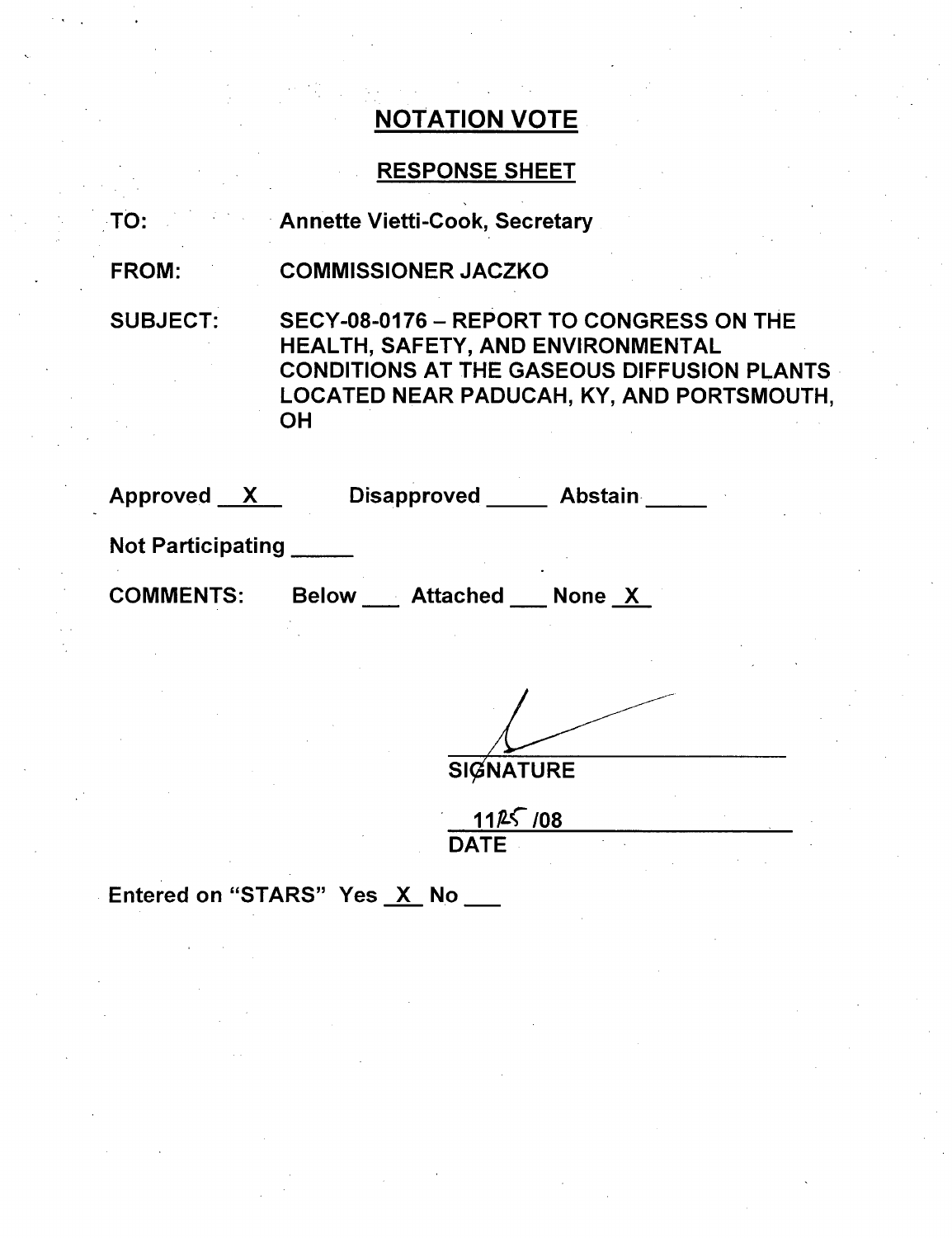## RESPONSE SHEET

| TO: |  |
|-----|--|
|     |  |

Annette Vietti-Cook, Secretary

FROM: Commissioner Lyons

SUBJECT: SECY-08-0176 - REPORT TO CONGRESS ON THE HEALTH, SAFETY, AND ENVIRONMENTAL CONDITIONS AT THE GASEOUS DIFFUSION PLANTS LOCATED NEAR PADUCAH, KY, AND PORTSMOUTH, OH

Approved <u>X</u> Disapproved Abstair

Not Participating

COMMENTS: Below Attached X None

**SIGNATURE** 

11/ **M** DATE /08

Entered on "STARS" Yes  $X$  No  $\blacksquare$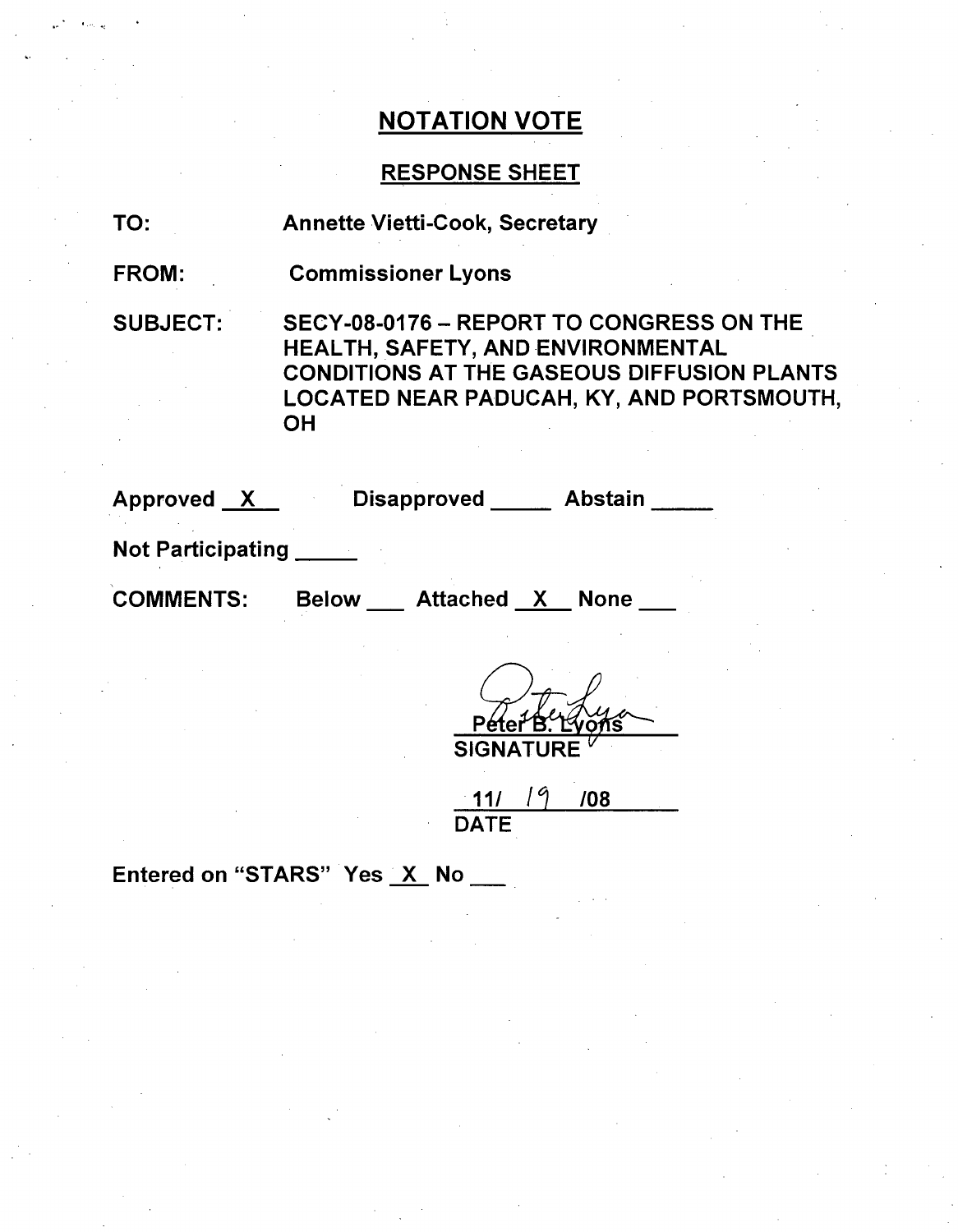#### Commissioner Lyons' Comments on **SECY-08-0176**

I approve the report to congress on the health, safety and environmental conditions at the Paducah, Kentucky, and Portsmouth, Ohio, gaseous diffusion plants with following comments.

- I. Page 15, replace the last sentence in the last paragraph with "The number of inspections and the number of inspection hours are detailed in Table **6-1."**
- II. Page 16, add "A brief description of the violations follows." To the end of the last sentence.
- **Ill.** Pages 21, rulemaking activities section, include a bounding statement such as no significant GDP rulemaking activities were conducted during this reporting period.
- IV. Proposed Congressional letters, delete the last paragraph.

 $\frac{11}{12}$ o8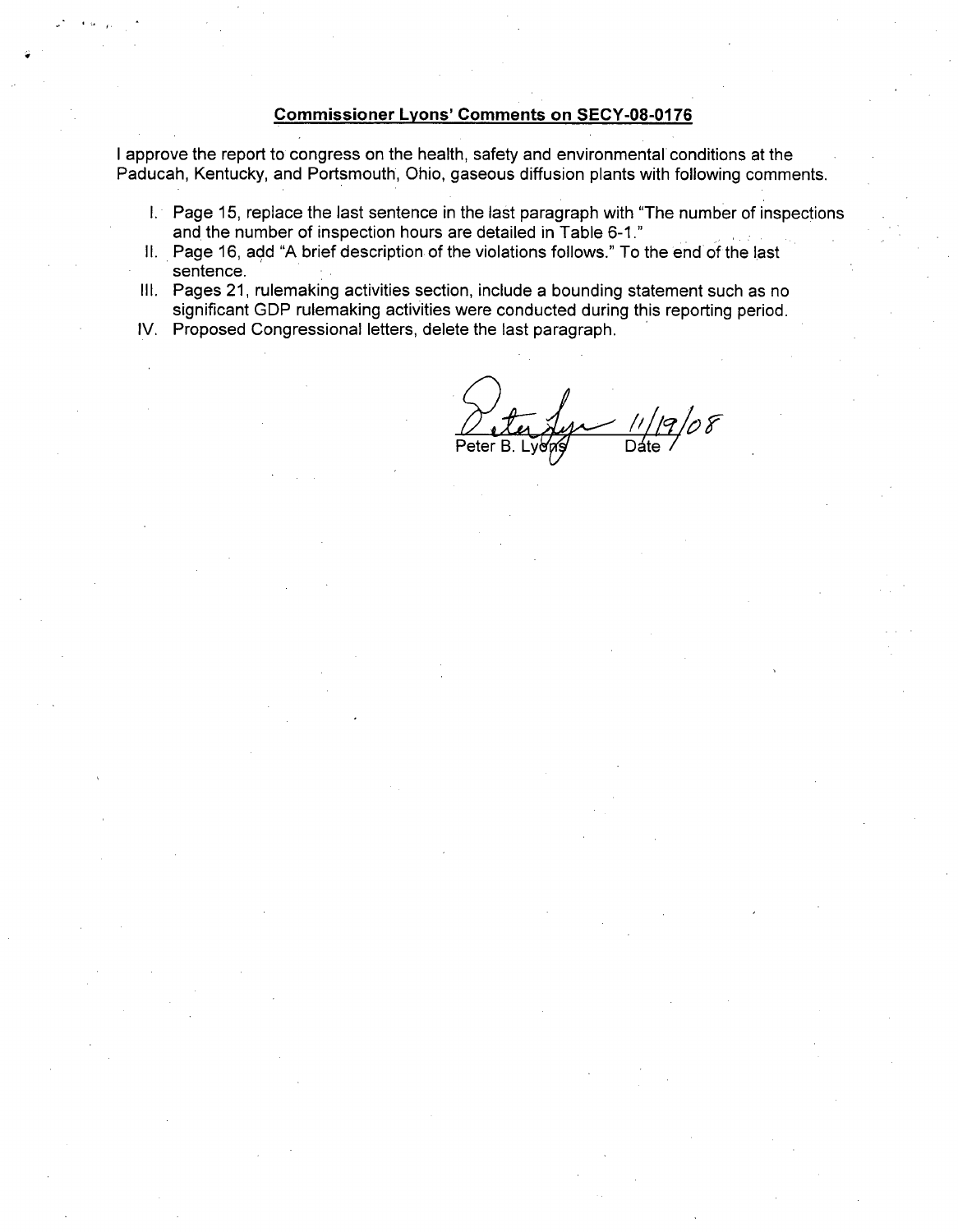### RESPONSE SHEET

TO: Annette Vietti-Cook, Secretary

FROM: COMMISSIONER SVINICKI

SUBJECT: SECY-08-0176 - REPORT TO CONGRESS ON THE HEALTH, SAFETY, AND ENVIRONMENTAL CONDITIONS AT THE GASEOUS DIFFUSION PLANTS LOCATED NEAR PADUCAH, KY, AND PORTSMOUTH, **OH** 

Approved XX Disapproved \_\_\_\_\_ Abstain

Not Participating **\_**

COMMENTS: Below XX Attached XX None

I approve subject to the edits of Commissioner Lyons and the additional edit attached.

**SIGNATURE** 

**11/2o/2008**

**DATE** 

Entered on "STARS" Yes XX No